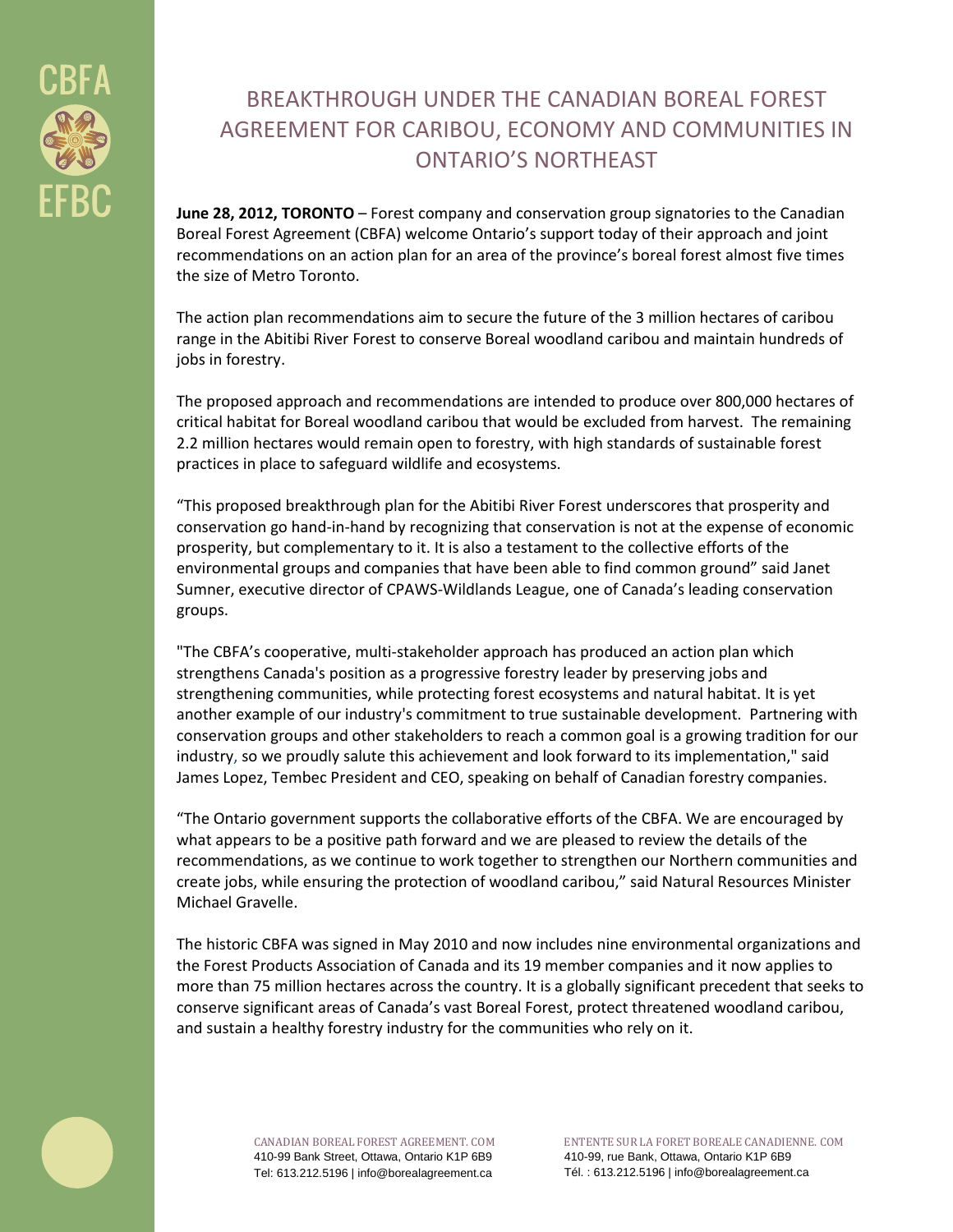

This represents the first major proposal to advance under the Canadian Boreal Forest Agreement that will result in large-scale conservation of critical woodland caribou habitat and sustainable local forest industry. CBFA signatories continue to work on conservation plans across Canada's Boreal forest.

Chief Linda Job of the Taykwa Tagamou Nation said the Abitibi River Forest action plan recommendations respect Aboriginal rights and is sensitive to the needs and aspirations of her government and local community.

"Our Aboriginal knowledge provided valuable information in developing the part of the woodland caribou plan for conservation, renewal and protection within our traditional territory. We had the opportunity to voice our opinions and provide input on key elements to develop the strategy to balance conservation and resource development that will improve our economic and social conditions," said Chief Job.

Tom Laughren, Mayor of Timmins and President of the Northeastern Ontario Municipal Association (NEOMA), also endorsed the recommended approach. "The NEOMA membership fully supports this approach to managing the Abitibi River Forest," said Laughren.

"We are very pleased with this tangible success achieved in Northeast Ontario. It serves as a good example of the importance of having various stakeholders working together in a truly collaborative spirit. Such an approach yields a result supporting the three pillars of sustainability environmental, social and economic," stated Richard Garneau, President and CEO of Resolute Forest Products.

The anticipated outcomes of these recommendations are:

- Greater conservation of forested areas that are critical caribou habitat, and increased harvesting emphasis placed on areas where caribou have not been present for some time;
- An increase to over 835,000 hectares of boreal woodland caribou habitat excluded from timber harvesting;
- Approximately 2.2 million hectares that remain open to timber harvest with increased yields of spruce saw logs and pulp, but with greater conservation measures for caribou habitat; and
- **A** An estimated 20% increase in spruce wood supply for the next 30 years from the current direction for the area.

-30-

#### **For more information, please contact:**

For Canadian Boreal Forest Agreement (CBFA): Anne Dawson Dawson Ferguson Communications [anne@dawsonferguson.com](mailto:anne@dawsonferguson.com) 613-979-0513

> CANADIAN BOREAL FOREST AGREEMENT. COM 410-99 Bank Street, Ottawa, Ontario K1P 6B9 Tel: 613.212.5196 | info@borealagreement.ca

Maya Gorham, Press Secretary, Office of the Honourable Michael Gravelle, Minister of Natural Resources [maya.gorham@ontario.ca](mailto:maya.gorham@ontario.ca) 416-314-2198

ENTENTE SUR LA FORET BOREALE CANADIENNE. COM 410-99, rue Bank, Ottawa, Ontario K1P 6B9 Tél. : 613.212.5196 | info@borealagreement.ca